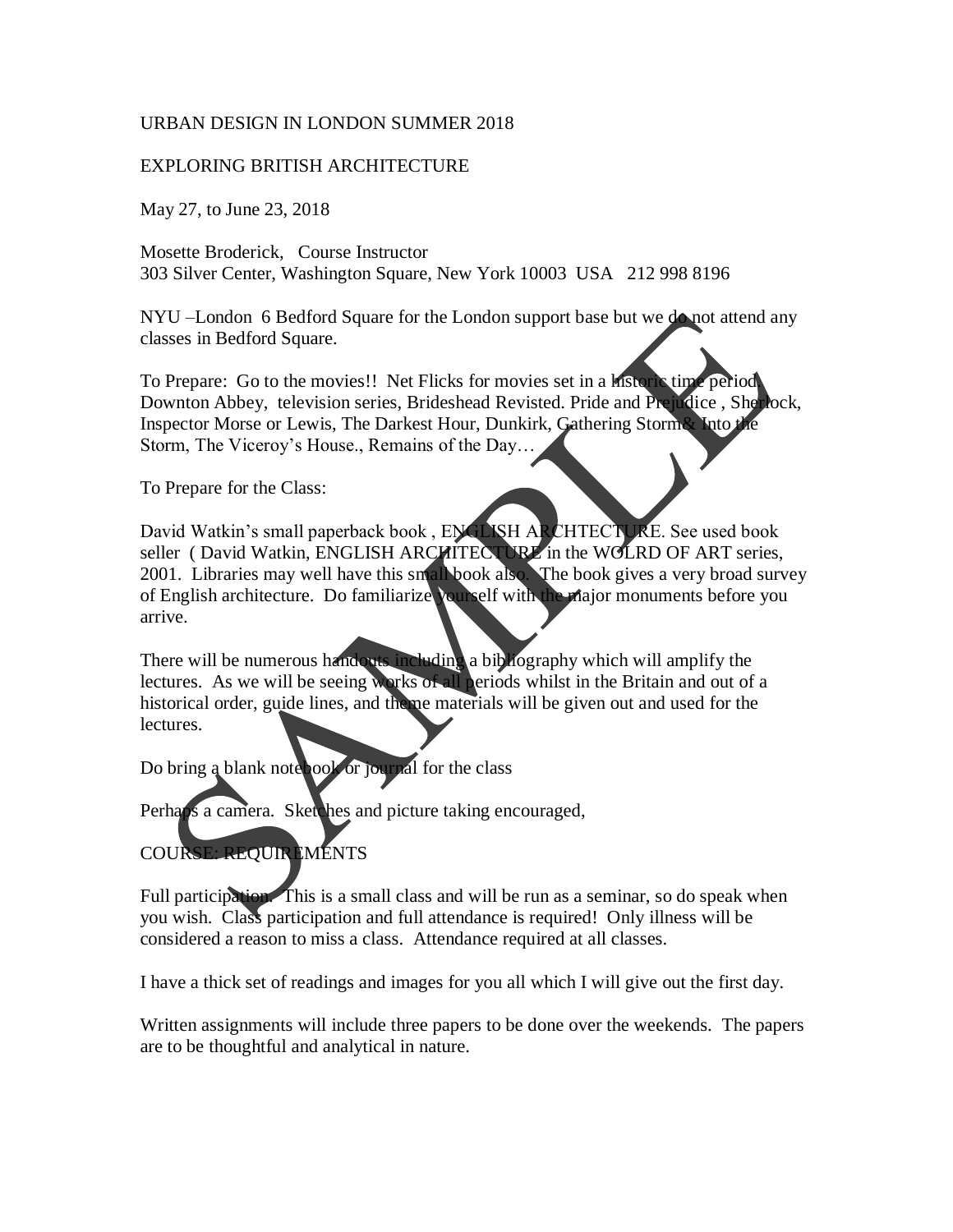You will be required to keep a journal for our class. You may embellish the journal as you wish. This journal should be done in the evening after class and contain your observations and thoughts on each day's material. The journal should include your own thinking and reflections upon the city we are in and cities you already know. The written material will be due by the end of the summer. The work on the papers should be done weekly while in London and the entries in the journal every night. Then return home and work up the papers to about 5 pages each. They are observation papers. When you return home at the end of June, go to a library and read two books on London. The first, a classic of the 1930's on the nature of the city before World War II and the other on the contemporary and future of London. Incorporate your thinking on these books in your journal at the end of the entries.

The Books are:

Steen Eiler Rasmussen (1898-1990), A Danish architect who saw London with foreign eyes. The book is quite famous. LONDON, THE UNIQUE CITY. 1937+.

Peter Ackroyd, LONDON, A BIOGRAPHY, 2003 paperback

OR

Ken Powell. Prolific writer on contemporary London buildings as 30 ST MARY AX, A TOWER FOR LONDON.

The Grades will be as follow

Class participation 10% The Journal 35% Papers 15% each. Last reflection paper 10%

Students will be encouraged to see as much as possible while in London and special interests will be accommodated, so do ask and we will amend the visits or do an exploration for your paper each week.

We will provide tickets to a Globe Theater performance on the last Thursday of the course.

London is expensive, so think modestly about purchases and trips.

Parliament is falling down. The building is in terrible condition. I am hoping we can still get in to see if. I am awaiting the reservation which may be for a Saturday if Parliament is in session.